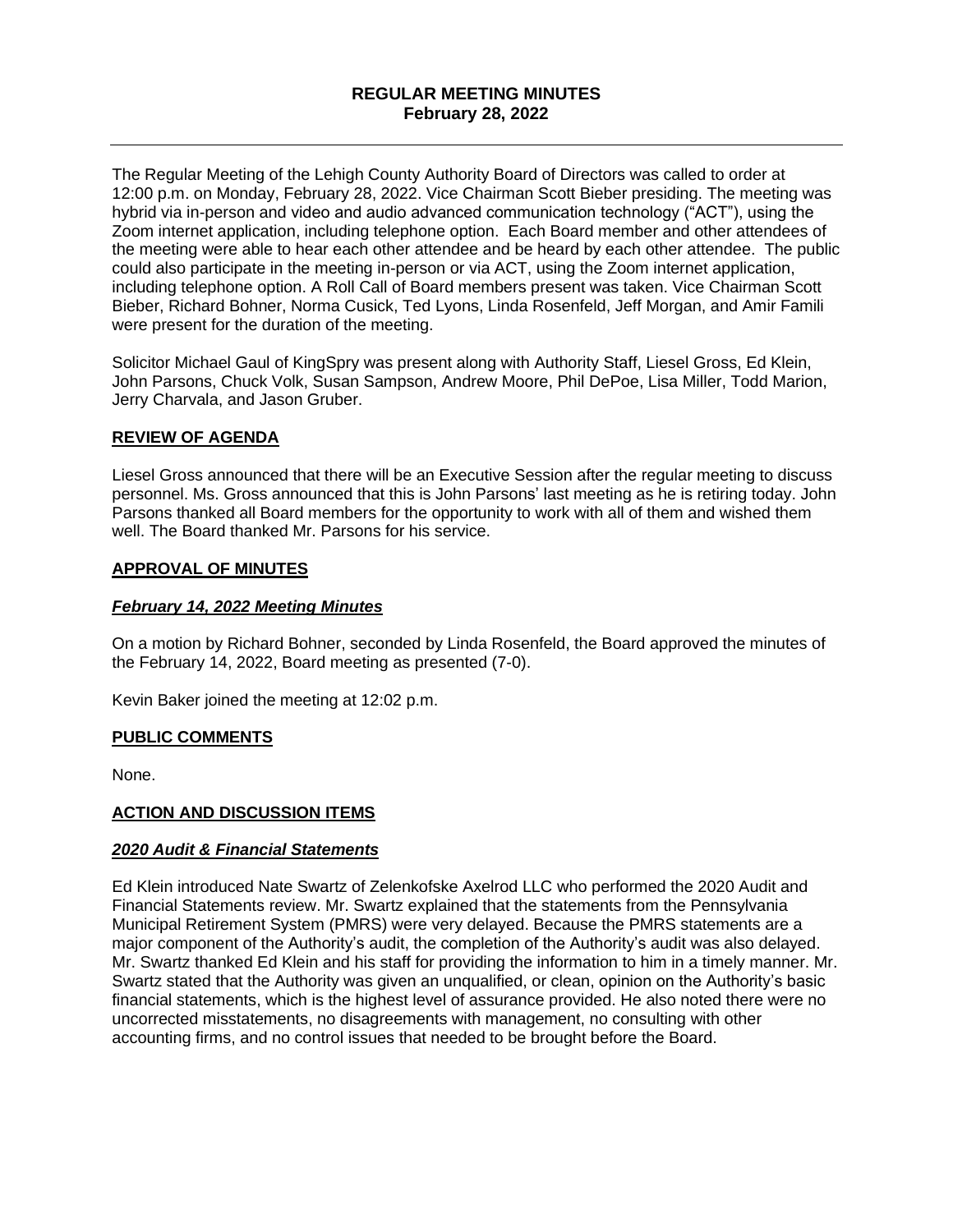Ted Lyons asked why PMRS is always so late with their reports. Mr. Swartz said that they had difficulty with their year-end reconciliation and high employee turnover over the past two years. Liesel Gross added that the Authority and other municipalities met with PMRS in 2021 to express their concerns. PMRS was aware of the issues and assured them that managing the fund performance and customer service were their priorities.

Amir Famili asked if it is a requirement to print the entire Annual Comprehensive Financial Report for the Board members. Because the Authority is environmentally conscious, Mr. Famili asked if the Board and staff would consider an alternative for next year. Some Board members said they would still like to receive printed copies of the Auditor's Opinion Letter and the Authority management's executive summary to be provided on paper. Liesel Gross said that it is a requirement to have the entire document available to the public, and it is posted on the Authority's website. The staff will make note of this for next year and discuss an alternative.

On a motion by Linda Rosenfeld, seconded by Amir Famili, the Board accepted the Audit and Financial Statements for the years ending December 31, 2020 and 2019 (8-0).

Liesel Gross noted for the record that Kevin Baker joined the meeting prior to the vote on the 2020 Audit & Financial Statements.

Ed Klein thanked Nate Swartz and his staff for their work on the audit. Amir Famili thanked Ed Klein and his team for their hard work on the audit.

#### *Election of Officers*

Scott Bieber asked for the nominating report from Norma Cusick, who served as the Nominating Committee. Ms. Cusick reported she had polled the Board members to determine their interest in serving as a Board officer. She then offered the following slate of nominations for 2022 officers:

Brian C. Nagle, Chair Ted Lyons, Treasurer Richard H. Bohner, Secretary

Scott Bieber, Vice Chair Norma A. Cusick, Assistant Secretary

Scott Bieber asked if there were any other nominations, which there were not. On a motion by Richard Bohner, seconded by Linda Rosenfeld, the Board elected the officers for 2022 as nominated: Brian C. Nagle as Chair, Scott Bieber as Vice Chair, Richard H. Bohner as Secretary, Ted Lyons as Treasurer, and Norma A. Cusick as Assistant Secretary (8-0).

### *Allentown Division – Emergency Declaration – Water Main Break at 27th Street*

Gerald Charvala reviewed the report on the Emergency Declaration that occurred on January 28, 2022, at the 200 block of N. 27<sup>th</sup> Street in Allentown. Due to the substantial road damage that occurred, the Authority's water distribution manager, Jason Gruber, recommended replacement of the full water main on 27<sup>th</sup> Street and repair of the roadway on an emergency basis. An interim emergency declaration was provided by the Chief Executive Officer, and the total cost of the repair is \$231,593.70. This cost includes final road restoration, which will be completed in the spring of 2022.

Amir Famili asked if the cause for the breakage is known. Mr. Charvala said the spun cast iron pipe was installed in 1952 and has exceeded its life expectancy. Scott Bieber asked if the Authority could expect more of these breaks to occur in the future. Mr. Gruber said that the pipes made of spun cast are a concern. The Allentown water system contains approximately 20 percent spun cast piping .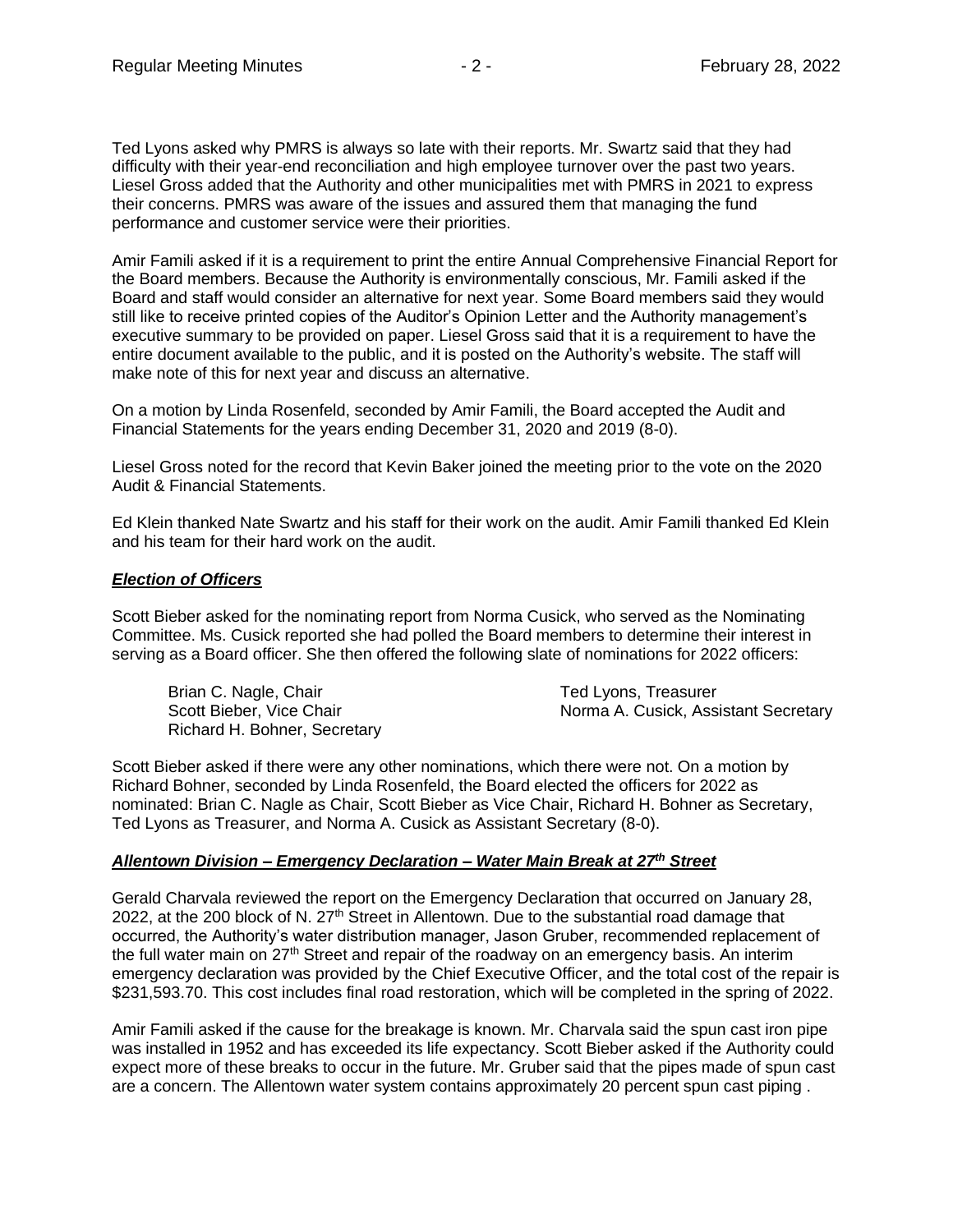Each year, the water main replacement program addresses areas of the water system that contain spun cast iron water mains to continue making progress removing it from the system.

On a motion by Jeff Morgan, seconded by Amir Famili, the Board approved the retroactive Emergency Declaration in the amount of \$213,593.70 (8-0).

## *Kline's Island Sewer System – Regional Sewer Capacity & Wet-Weather Planning – Regional Act 537 Plan Preparation*

Scott Bieber asked for a list of expenditures and consultant work that is involved in the development of the Act 537 Plan. Liesel Gross said that Phil DePoe can provide this at a later meeting. Jeff Morgan commented that that planning schedule for the Act 537 Plan seems to be very short and will be challenging to meet. He suggested that the Authority discuss the schedule with DEP and reevaluate the submission schedule for the plan. Ms. Gross stated that in December 2021, the Authority and City of Allentown met with DEP to discuss the schedule. Amir Famili asked if the Authority has prepared a planning schedule to illustrate the critical path for this project and requested a copy for the Board. Mr. DePoe stated the items requested by the Board can be compiled and provided at a future meeting. He noted that the plan is currently on schedule but there is no slack in the schedule, so all targets must be met to achieve the March 2025 deadline.

Mr. DePoe explained that this authorization request is for ARRO to develop the Final Act 537 Plan document for the Kline's Island Sewer System (KISS). The plan submission will include the planning module flow projections for the 2026-2050 timeframe for all 15 municipalities connected to the KISS. ARRO services include: attending various meetings with DEP, the Authority, and KISS signatories; develop a Task Activity Report (TAR) and submit it to DEP; coordinate with various consultants to incorporate alternatives and solutions; develop a draft plan following the DEP checklist; address and incorporate all comments from the public and the KISS municipal planning commissions; assemble and distribute hard copies of the final plan; facilitate final municipal approvals; and submit the final plan to DEP.

Scott Bieber asked that the Board receive a copy of the Task Activity Report (TAR). Mr. DePoe said the report can be shared with the Board at a future meeting.

Costs associated with the development of the Act 537 Plan will be paid by the City of Allentown and reimbursed through existing intermunicipal agreements and by City customers through the use of the Administrative Order fee.

On a motion by Ted Lyons, seconded by Linda Rosenfeld, the Board approved the Capital Plan Authorization for the Regional Act 537 Plan Preparation in the amount of \$234,705.00, which includes the Professional Services Authorization to ARRO for the Regional Act 537 Plan Preparation in the amount of \$184,705.00 (8-0).

Amir Famili asked about the three deliverables that are expected to be received from AECOM for the program management contract that was approved at the prior meeting. Mr. DePoe explained the three deliverables will be a report on the analysis of the Pretreatment Plant upgrade option, a memo and analysis of regulatory feedback received from the Delaware River Basin Commission, and a financial analysis of selected alternatives using the Revenue Planning Tool that was developed in 2021. Mr. Famili asked how AECOM would be held accountable for the opinions and analysis they are providing, and what happens if the projects outlined in the Act 537 Plan are not successful in solving the issues with the system. Liesel Gross explained that the Act 537 Plan will need to include detailed review of all alternatives, including the ability for the projects to be permitted by the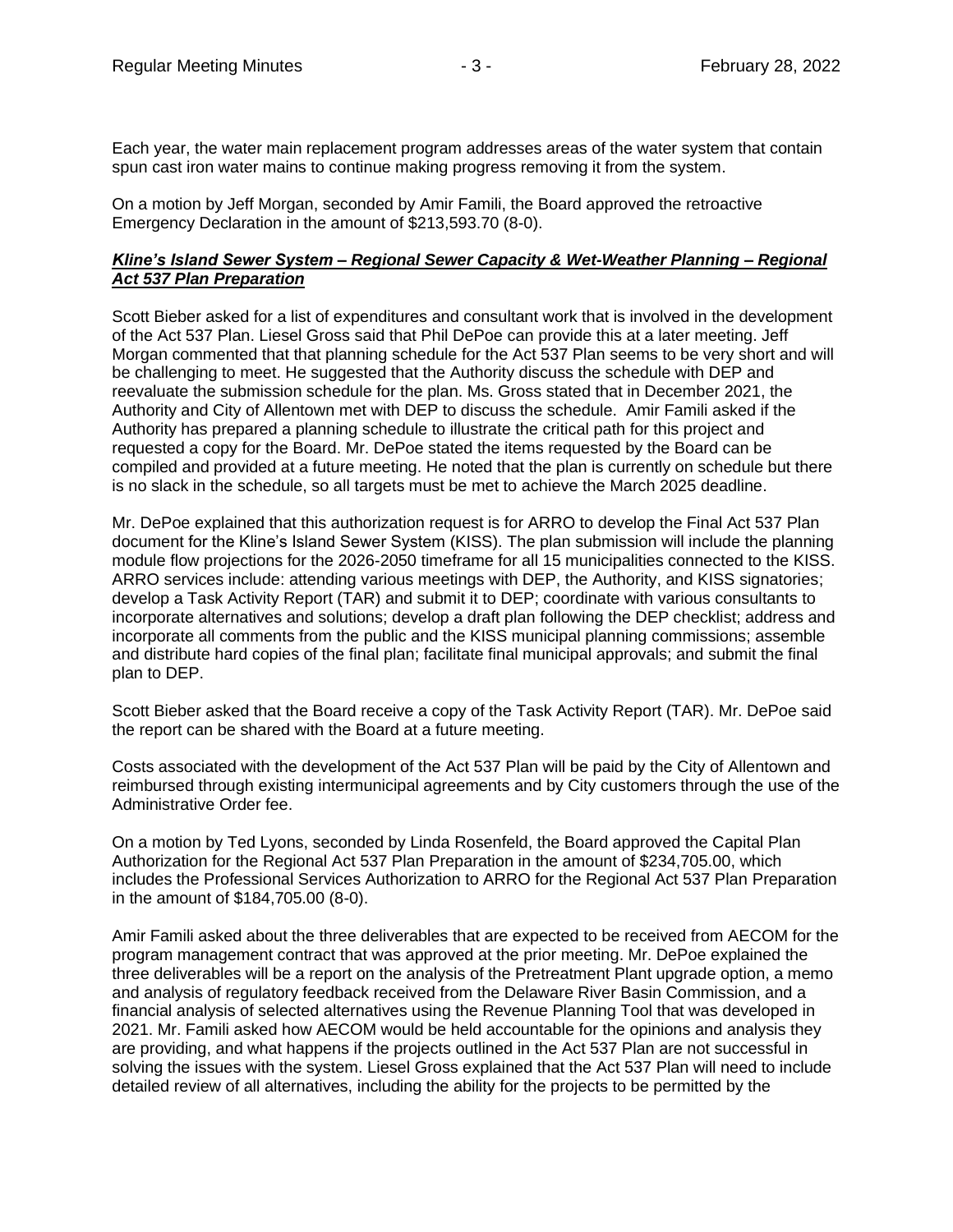regulatory agencies, a review of project financing, and a review of constructability of the projects. If DEP approves the plan, then the next step is to move into design phase of the projects. It would be during the design phase that the technical details of the projects will be fully outlined and the design engineer would be accountable for project performance.

### **MONTHLY FINANCIAL REVIEW**

Liesel Gross explained that next month the February financial report will be presented to get back on track with the monthly reports. Ed Klein gave an overview of the December 2021 report, highlighting the variances between actual expenses and budgeted or forecasted expenses.

Amir Famili asked if the variances in capital spending are due to timing or due to something unexpected happening. Ed Klein said there are four major projects that have driven the variances for 2021, and timing was the major contributing factor in each instance. Chuck Volk explained the Arcadia Water Tank replacement project overrun in 2021, stating that the project was actually ahead of schedule and more costs incurred in 2021 versus 2022. The Kohler Pump Station project was affected in 2020 by delays due to COVID-19 and outstanding punch list issues, so additional costs were incurred in 2021 versus 2020. As far as the Wynnewood Wastewater Treatment Plant project is concerned, the 2021 variance was also affected by COVID-19 and other equipment delivery delays in 2020. He noted the Pretreatment Plant capital budget was affected by additional unforeseen costs in rehabilitating the cryogenic plant in 2021. Phil DePoe noted that the Wastewater Capacity Program went over budget in 2021 due to timing issues related to consultant work that is spread out over several years.

# **MONTHLY SYSTEM OPERATIONS OVERVIEW**

John Parsons prepared the report and Andrew Moore reviewed the January 2022 Monthly Systems Operations report, highlighting items of interest in the report.

Scott Bieber asked why the flow at the Kline's Island Wastewater Treatment Plant is lower in January. Phil DePoe stated the lower flows are due to lower groundwater levels and lower precipitation. Amir Famili asked about the injury on the Monthly Operations report. Andrew Moore explained that the injury was due to a broken tooth caused by an employee pulling on a hose that was stuck in the mud, which let loose and hit the employee in the face. Jeff Morgan asked about the Western Lehigh Interceptor siphon chambers and if they are jetted or cleaned on a quarterly or semiannual basis, and asked which portions of the chambers are lined. Mr. Charvala said that because of the flow in the chambers, it is difficult to clean them on a regular basis, but they were lined from the chamber to the bench. The piping is not lined.

Liesel Gross asked the Board for any feedback regarding the current format of the report. Chris Moughan and Andrew Moore will be making changes to the report over the next few months and any Board feedback should be provided to Ms. Gross.

Scott Bieber asked what "level of service" means. Liesel Gross explained that it is a term to describe how an asset is performing in relation to the service provided to the customer or community. Mr. Bieber asked if the staff could provide a graph to show the level of wastewater in the manholes as an indication of level of service. Ms. Gross said the Authority has this data from the flow monitoring period completed in 2021, but the system does not have level sensors installed to show this information on an ongoing basis.